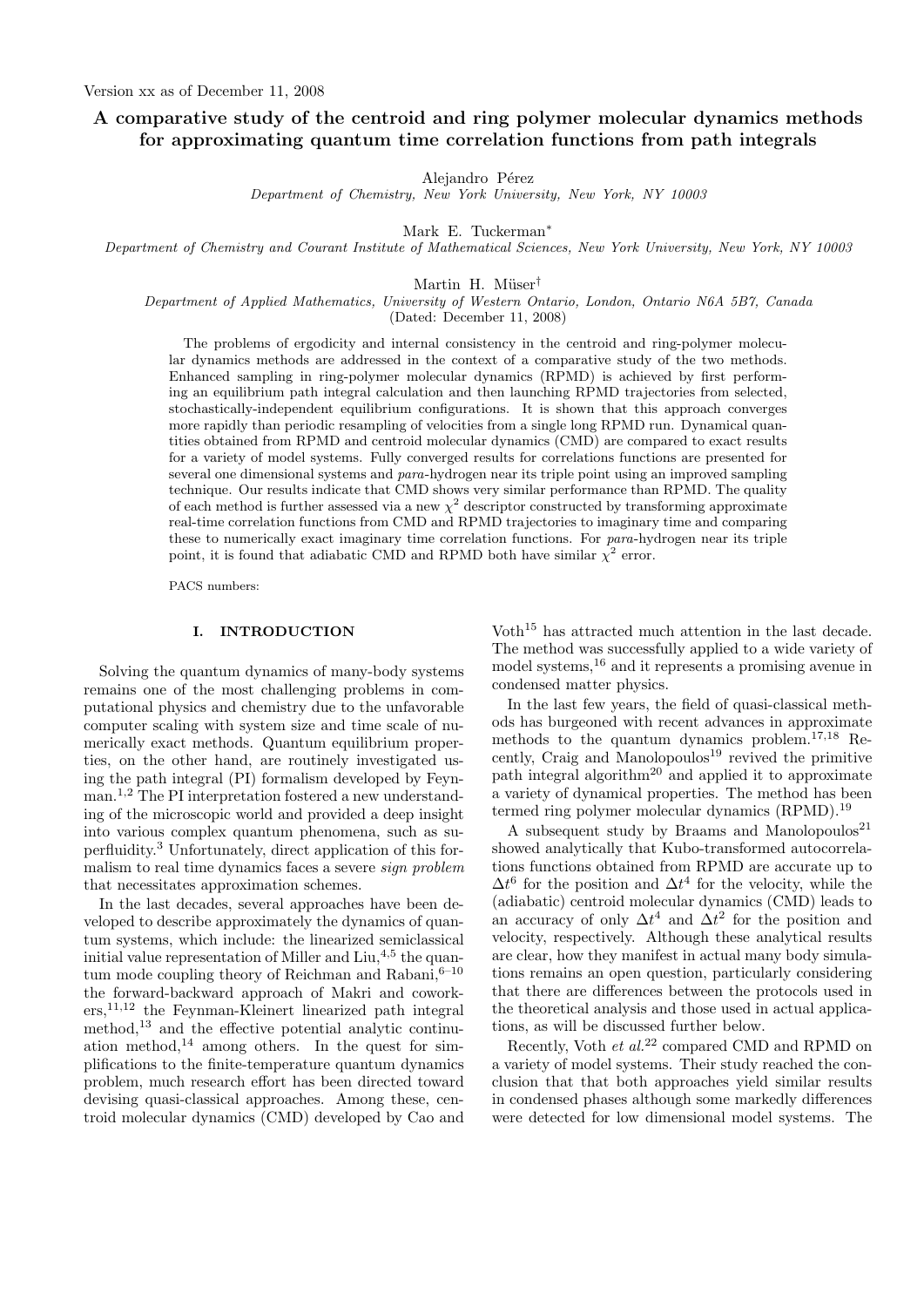authors found that increasing the time separation between the centroid and the internal modes brings CMD results closer to the exact values, resulting in better estimates for the diffusion constant of para-hydrogen than RPMD.<sup>22</sup> Moreover, better estimates of the quantum kinetic energy (from the zero-time of the velocity autocorrelation function) for the same system were obtained in CMD than in RPMD. These findings partially obscure the aforementioned analysis by Braams and Manolopou- $\log^{21}$ 

A potential weakness exists in each of the two aforecited studies, which may lie at the origin of this controversy: The argument of Braams and Manolopoulos that CMD less accurate at short-times than RPMD assumes that the CMD is entirely Newtonian, *i.e.*, the dynamics of internal and centroid modes are governed only by a mass tensor. However, in actual CMD simulations, thermostats are typically applied to the non-centroid modes of the ring polymer for equilibration, rendering the motion of internal modes non-Newtonian (but with increased sampling efficiency). At the same time, Voth  $et \ al.<sup>22</sup>$  did not sample RPMD in the best possible way in their comparison. It is well-known that RPMD suffers from long correlation times and naïve resampling of velocities from an equilibrium distribution (as was done in Ref.<sup>22</sup>) can easily hinder the acquisition of optimal RPMD time correlation functions.

In this comparative study, we reexamine several model systems, together with new ones, with the intention of bringing both the CMD and RPMD approaches for maximal sampling. To this end, an improved sampling technique in RPMD is introduced in order to ensure more rapid convergence of the correlation functions.

In addition to improving the sampling, we also introduce an internal consistency check to assess the quality of each path integral approach. When evaluating the quality of each path integral approach, it is desirable to have a quantitative descriptor of the method's performance, irrespective of the availability of a numerically exact solution of the dynamical problem. While for low-dimensional systems, one can easily compare approximate results to those obtained by numerically exact methods, no such comparison is possible for highdimensional, non-harmonic systems such as liquid parahydrogen.

In general, it is not recommendable to resort to a comparison with experimental data, as there is no guarantee that the force field at hand is accurate and that an agreement between computational prediction and experimental measurement is due to a fortuitous cancellation of errors in the method and/or force field. This last statement is particularly relevant when the model Hamiltonian treats a linear molecule as a spherical particle and thus neglects translation-rotation coupling. This translation-rotation coupling as well as three-body forces are likely to affect different observables in different ways so that experiments and simulations cannot be expected to match with high accuracy.23,24

A more consistent test, however, would be to use the fact that the information contained in the imaginary time correlation function is equivalent to that contained in the real-time correlation function.<sup>25</sup> Numerically exact imaginary time correlation functions are easily computed from either path-integral molecular dynamics or path integral Monte Carlo, even for complex systems, assuming an efficient path-integral sampling approach. Unfortunately, the transformation from imaginary time to real time is numerically ill-posed, which makes a direct test of the estimates for the real-time correlation functions a complicated task,<sup>26</sup> in some cases possible27–29 but more commonly, inaccurate.<sup>10,30</sup> Nevertheless, the transformation from real time to imaginary time is numerically stable and can be used as a consistency check. This allows us to pose the following question:<sup>31</sup> How accurately do CMD or RPMD predict imaginary time correlation functions if these functions are not averaged directly but determined indirectly via the real-time autocorrelation function? This comparison allows us to assess the quality of a method by means of a well-defined descriptor (to be defined later) without relying on the accuracy of the model potential.

This article is organized as follows: Sec. (II A) reviews the equilibrium path integral methodology of Ref.<sup>32</sup> Sec. (IIB) presents a brief review on the formalism on quantum correlation functions. This is followed by a succinct description of the approximate imaginary time path integral methods CMD (II C), RPMD (II D) and its representation in other coordinates (IIE). The theory section terminates with a discussion of the ergodic problems in path integrals, our suggested sampling scheme (II F), and with the new quantitative descriptor (II G). In the accompanying Section (III), the model systems and relevant technical details are presented. The article continues in Sec. (IV) with a discussion of the main results. Finally, the conclusions are drawn in Sec. (V).

### II. BACKGROUND AND THEORY

# A. Equilibrium path-integral molecular dynamics

In this section, we briefly review the methodology of path-integral molecular dynamics. In the proceeding,  $H$  will denote the Hamiltonian operator of the system,  $\beta = 1/k_BT$  the inverse thermal energy, and  $Z(\beta)$  $\text{Tr} \exp(-\beta \hat{H})$  the canonical quantum partition function. Atomic units are used throughout.

The discrete path-integral expression for the quantum canonical partition function for a single particle of mass m with Hamiltonian  $H = \hat{p}^2/2m + V(\hat{x})$  is

$$
Z_P(\beta) = \left(\frac{mP}{2\pi\beta}\right)^{P/2} \int dx_1 \cdots dx_P \tag{1}
$$

$$
\exp\left\{-\beta \sum_{k=1}^{P} \left[\frac{1}{2}m\omega_{P}^{2}(x_{k}-x_{k+1})^{2}+\frac{1}{P}V(x_{k})\right]\right\},\right\}
$$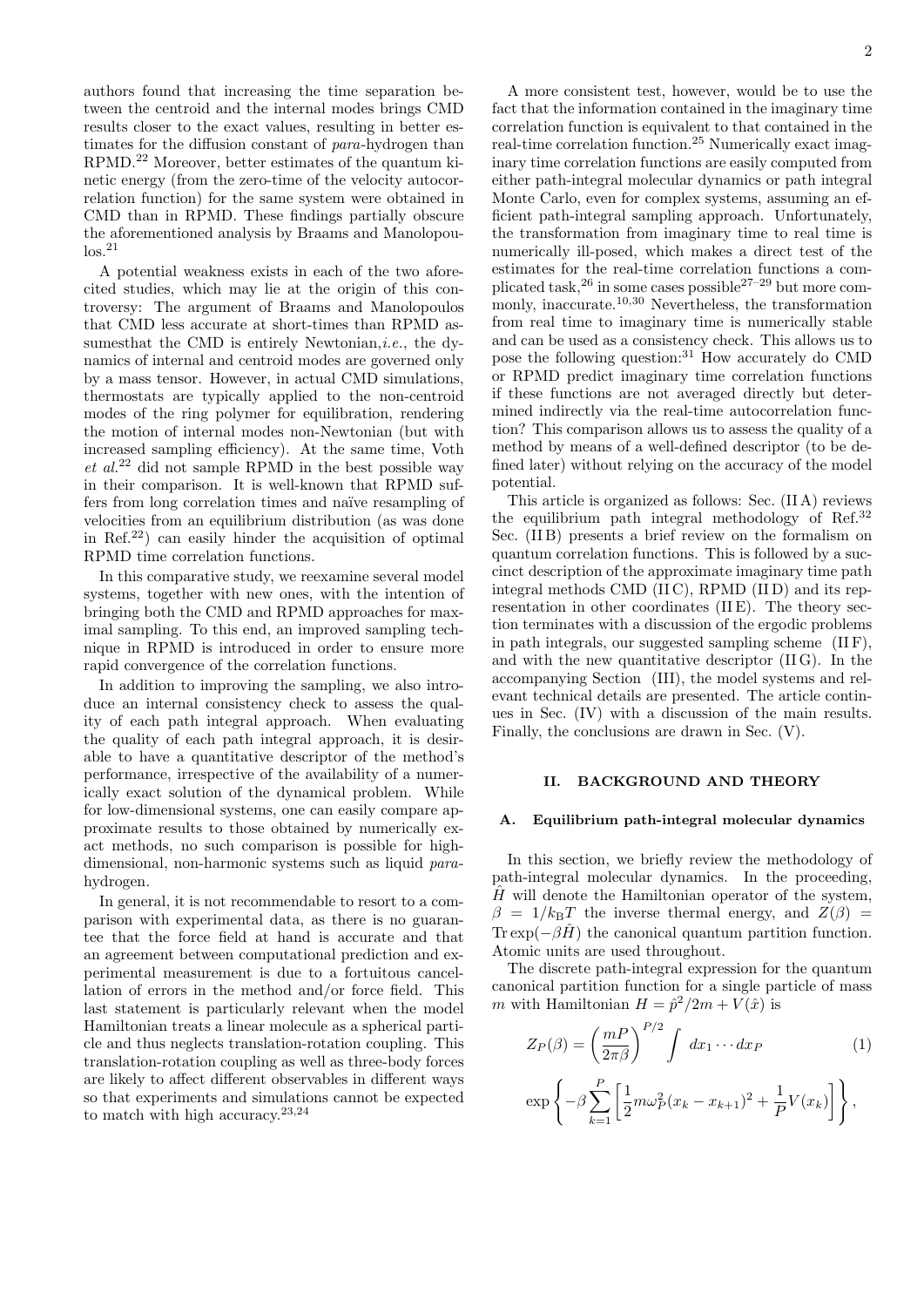where  $\omega_P =$ √  $P/\beta$  and P is the Trotter number or number of imaginary time slices along the thermal path. The paths must satisfy the cyclic condition  $x_{P+1} = x_1$ , which arises from the trace.

Without changing any of the thermodynamic or equilibrium properties of the system, we can introduce a set of P uncoupled Gaussian integrals into Eq. (2) as follows

$$
Z_P(\beta) = \mathcal{N} \int dp_1 \cdots dp_P \int dx_1 \cdots dx_P
$$
\n
$$
\exp\left\{-\beta \sum_{i=k}^P \left[\frac{p_k^2}{2m_k'} + \frac{1}{2}m\omega_P^2(x_k - x_{k+1})^2 + \frac{1}{P}V(x_k)\right]\right\},\,
$$
\n(2)

where  $m'_k$  are fictitious mass parameters and  $\mathcal N$  is an overall normalization constant. In principle, the quantum canonical partition function could be computed via molecular dynamics (MD) using a classical Hamiltonian of the form

$$
H = \sum_{k=1}^{P} \left[ \frac{p_k^2}{2m'_k} + \frac{1}{2} m \omega_P^2 (x_k - x_{k+1})^2 + \frac{1}{P} V(x_k) \right], \tag{3}
$$

which describes the motion of a cyclic polymer chain with harmonic nearest-neighbor interactions in an attenuated external potential  $V(x)/P^{.33,34}$  Because of the resemblance of the cyclic polymer to a necklace, the imaginary time points are colloquially referred to as "beads", and the variables  $x = x_1, ..., x_p$  are referred to as the "primitive" path-integral variables. The parameters  $m_k^\prime$ determine the time scale on which the imaginary time points  $x_1, ..., x_p$  are sampled. However, as was pointed by Hall and Berne,<sup>35</sup> the efficiency of the primitive algorithm is very poor due to the dominance of the harmonic forces from the quantum kinetic energy. Even if thermostats are coupled to each degree of freedom in the system, the wide frequency spectrum introduced by the harmonic coupling causes the MD time step to be limited by the fast modes, thereby leading to very poor sampling of the low-frequency modes.

A solution to the aforementioned problem was introduced by Tuckerman, et  $al^{32}$  and consists of three elements: 1) the variables in Eq. (3) are transformed to a set of coordinates that diagonalizes the harmonic coupling; 2) the fictitious masses  $m_k^\prime$  are adjusted so that all modes move on the same time scale; 3) a thermostat is coupled to each mode degree of freedom in the system so as to ensure rapid sampling, equipartitioning, and a proper canonical distribution.

The equations for the transformation from "primitive" to a new set of so-called "staging" modes $32$  can be derived from similar transformations used in path-integral Monte Carlo.<sup>36</sup> In its simplest form, the transformation to staging modes  $q_1, ..., q_P$  (denoted collectively by  $\mathbf{Q}$ ) is

$$
q_1 = x_1
$$
  
\n
$$
q_k = x_k - \frac{(k-1)x_{k+1} + x_1}{k}, \quad k = 2, ..., P. \quad (4)
$$

When the change of variables given by Eq. (4) is introduced into Eq. (3), the partition function becomes

$$
Z_P(\beta) = \mathcal{N} \int dp_1 \cdots dp_P \int dq_1 \cdots dq_P \tag{5}
$$

$$
\exp\left\{-\beta\sum_{k=1}^P\left[\frac{p_k^2}{2m_k'}+\frac{1}{2}m_k\omega_P^2q_k^2+\frac{1}{P}V(x_k(\{\mathbf{Q}\}))\right]\right\},
$$

where  $x_k(\{Q\})$  indicates the inverse transformation, and the masses  $m_k$  are defined to be

$$
m_1 = 0
$$
  
\n
$$
m_k = \frac{k}{k-1}m, \quad k = 2, ..., P.
$$
\n(6)

Note that, by this definition, the mode variable  $q_1$  drops out of the quantum kinetic energy term so that its motion is solely governed by the external potential  $V$ . In order to ensure that all modes move on the same time scale, the fictitious masses  $m'_k$  are chosen according to  $m'_1=m$ and  $m'_k = m_k$ . Therefore, PIMD in staging modes is defined by the transformed Hamiltonian

$$
H = \sum_{k=1}^{P} \left[ \frac{p_k^2}{2m'_k} + \frac{1}{2} m_k \omega_P^2 q_k^2 + \frac{1}{P} V(x_k(\{\mathbf{Q}\})) \right]. \tag{7}
$$

In Eq. (7), the momenta  $p_k$  are treated as "conjugate" to the mode variables  $q_k$ , which means that the dynamics generated by Eqs. (7) and (3) are different because the transformation is not canonical. Finally, once the equations of motion are derived using Eq. (7), each mode variable is coupled to a separate thermostat, e.g., a Nosé-Hoover chain thermostat.<sup>37</sup> In Ref.<sup>32</sup>, a more general staging type of approach was introduced by allowing staging "segments" of length  $j$  to be defined, thereby providing a natural cutoff between fast and slow modes, a generalization that was shown to possess certain advantages regarding the convergence of path integrals with large P.

The authors of Ref.<sup>32</sup> also suggested that the same scheme could be used with normal mode variables, "The staging method handles the [time-step] problem by introduction of the variable  $j$ , which naturally classifies the modes and allows only those with wavelength smaller than some cutoff to fluctuate rapidly. Such a division of time scales based on wavelength can also be constructed using normal modes." This idea was subsequently implemented by Cao and Voth in the context of centroid molecular dynamics (see below),<sup>38</sup> by Tuckerman et al., in *ab initio* path integrals methods,<sup>39</sup> by Marx *et al.* in ab initio centroid molecular dynamics algorithms,  $40$  and by Martyna et al. in the context of path integrals at constant pressure.<sup>41</sup> The transformation in this case takes the form

$$
q_k = \frac{1}{\sqrt{P}} \sum_{i=1}^{P} U_{ki} x_i,
$$
 (8)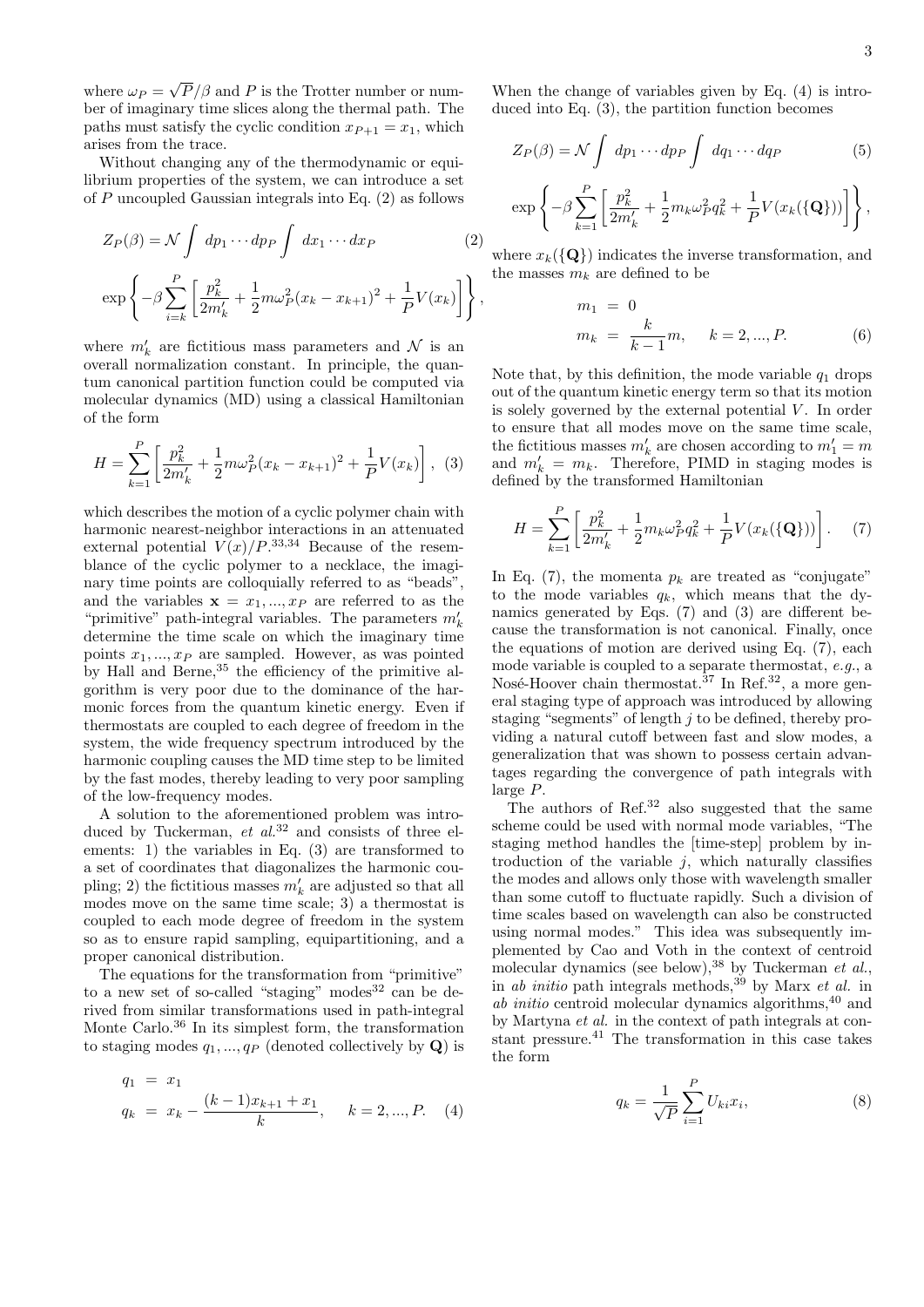where the transformation  $U_{ki}$  diagonalizes the matrix arising from the quantum kinetic part:  $A_{ij} = 2\delta_{ij}$  –  $\delta_{i,j-1} - \delta_{i,j+1}$  with  $A_{i,P+1} = A_{i1}$  and  $A_{i0} = A_{iP}$ . Introducing this change of variables in Eq. (3) yields a partition function that has the same form as Eq. (6) but with

$$
m_k = m\lambda_k
$$
  

$$
\lambda_{2k-1} = \lambda_{2k-2} = 2P\left[1 - \cos\left(\frac{2\pi(k-1)}{P}\right)\right]
$$
 (9)

and  $\lambda_1 = 0$ ,  $\lambda_P = 4P$  (for even P). As with the staging transformation, the mode  $q_1$  drops out of the quantum kinetic energy term. In fact, it is the centroid mode,  $x_0$ 

$$
q_1 = x_0 = \frac{1}{P} \sum_{i=1}^{P} x_i.
$$
 (10)

In order to ensure that all modes move on the same time scale, the fictitious masses  $m'_k$  are chosen according to  $m'_k = m_k$  and  $m'_1 = m$ , which is the optimal choice for the free particle. However, depending on the system, other choices for the kinetic masses may be more efficient.<sup>42</sup> As in the staging case, each normal-mode degree of freedom is also coupled to its own thermostat.

The schemes reviewed in this section have proved highly useful in equilibrium path-integral molecular dynamics and have made the partially adiabatic centroid molecular dynamics scheme to be discussed in Sec. (II C) possible.

#### B. Quantum time correlation functions

In this section, some general aspects of quantum correlation functions are succinctly reviewed.<sup>26,43</sup> The standard quantum time correlation function is defined by

$$
C_{AB}(t) = \left\langle \hat{A}(0)\hat{B}(t) \right\rangle, \tag{11}
$$

where  $\hat{A}$  and  $\hat{B}$  are quantum mechanical operators in the Heisenberg picture. The angular brackets denote the thermal average

$$
\langle \hat{O} \rangle = \frac{1}{Z(\beta)} \text{Tr} \left[ \hat{O} \exp(-\beta \hat{H}) \right]. \tag{12}
$$

In contrast to their totally symmetric classical counterparts, standard quantum correlation functions  $C_{AB}$ obey the detailed balance relation in Fourier space:  $\tilde{C}_{AB}(-\omega) = \tilde{C}_{AB}(\omega)e^{-\beta\omega}.$ 

It is often more convenient, however, to work with the so-called Kubo-transformed correlation function<sup>44</sup>

$$
K_{AB}(t) = \frac{1}{\beta Z(\beta)} \times
$$
\n
$$
\int_0^\beta d\lambda \, \text{Tr} \left[ e^{-(\beta - \lambda)\hat{H}} \hat{A} e^{-\lambda \hat{H}} e^{i\hat{H}t} \hat{B} e^{-i\hat{H}t} \right],
$$
\n(13)

than with the original  $C_{AB}(t)$  for several reasons: First,  $K_{AB}(t)$  is purely real and invariant under time reversal. Thus, it exhibits more symmetry properties than  $C_{AB}(t)$ . Consequently, many exact expressions for  $K_{AB}(t)$  become relatively compact. Second,  $K_{AB}(t)$  is more easily compared to classical time correlation functions, which are the natural output of both CMD and RPMD calculations. Third, in the linear regime, the response of the system is directly linked to such functions via the Kubo relations.<sup>45</sup> Finally,  $K_{AB}(t)$  reduces to its classical counterpart not only in the classical limit  $\beta \to 0$  but also in harmonic systems. The Kubo-transformed and the standard correlation functions contain the same information and, in Fourier space, are related by

$$
\tilde{C}_{AB}(\omega) = \left[\frac{\beta\omega}{1 - e^{-\beta\omega}}\right] \tilde{K}_{AB}(\omega). \tag{14}
$$

A quantity that is typically computed in path integral simulations is the imaginary-time quantum correlation function

$$
G_{AB}(\tau) = \frac{1}{Z(\beta)} \text{Tr} \left[ e^{-\beta \hat{H}} \hat{A} e^{-\tau \hat{H}} \hat{B} e^{\tau \hat{H}} \right], \quad (15)
$$

which follows from Eq.  $(11)$  after an analytic continuation to imaginary time. In particular, the imaginary time mean square displacement is easily computed from PIMD/PIMC simulations, even for complex systems

$$
G(\tau) = \langle [x(\tau) - x(0)]^2 \rangle.
$$
 (16)

This important quantity is related to the real-time velocity autocorrelation function  $C_{vv}(t)$  (more precisely, its Fourier transform  $\tilde{C}_{vv}(\omega)$  via a two-sided Laplace transform

$$
G(\tau) = \frac{1}{\pi} \int_{-\infty}^{\infty} d\omega \exp(-\beta \omega/2) \frac{\tilde{C}_{vv}(\omega)}{\omega^2} \times (17)
$$

$$
\left\{ \cosh \left[ \omega \left( \frac{\beta}{2} - \tau \right) \right] - \cosh \left( \frac{\beta \omega}{2} \right) \right\}.
$$

This last equation will be used in Sec. (II G) to assess the virtues of each imaginary time method.

#### C. Centroid molecular dynamics

In 1993, Cao and Voth<sup>15</sup> introduced centroid molecular dynamics (CMD) as an approximate method to compute real time quantum correlation functions. The primary object in this approach is the centroid,<sup>33</sup> defined as the average of the cyclic path  $x(\tau)$  in imaginary time  $\tau$ , see also Eq. (10)

$$
x_0[x(\tau)] = \frac{1}{\beta} \int_0^{\beta} x(\tau) d\tau \approx \frac{1}{P} \sum_{i=1}^P x(\tau_i). \tag{18}
$$

In Eq. (18) the continuous version was approximated by a discretization over  $P$  imaginary time points. The method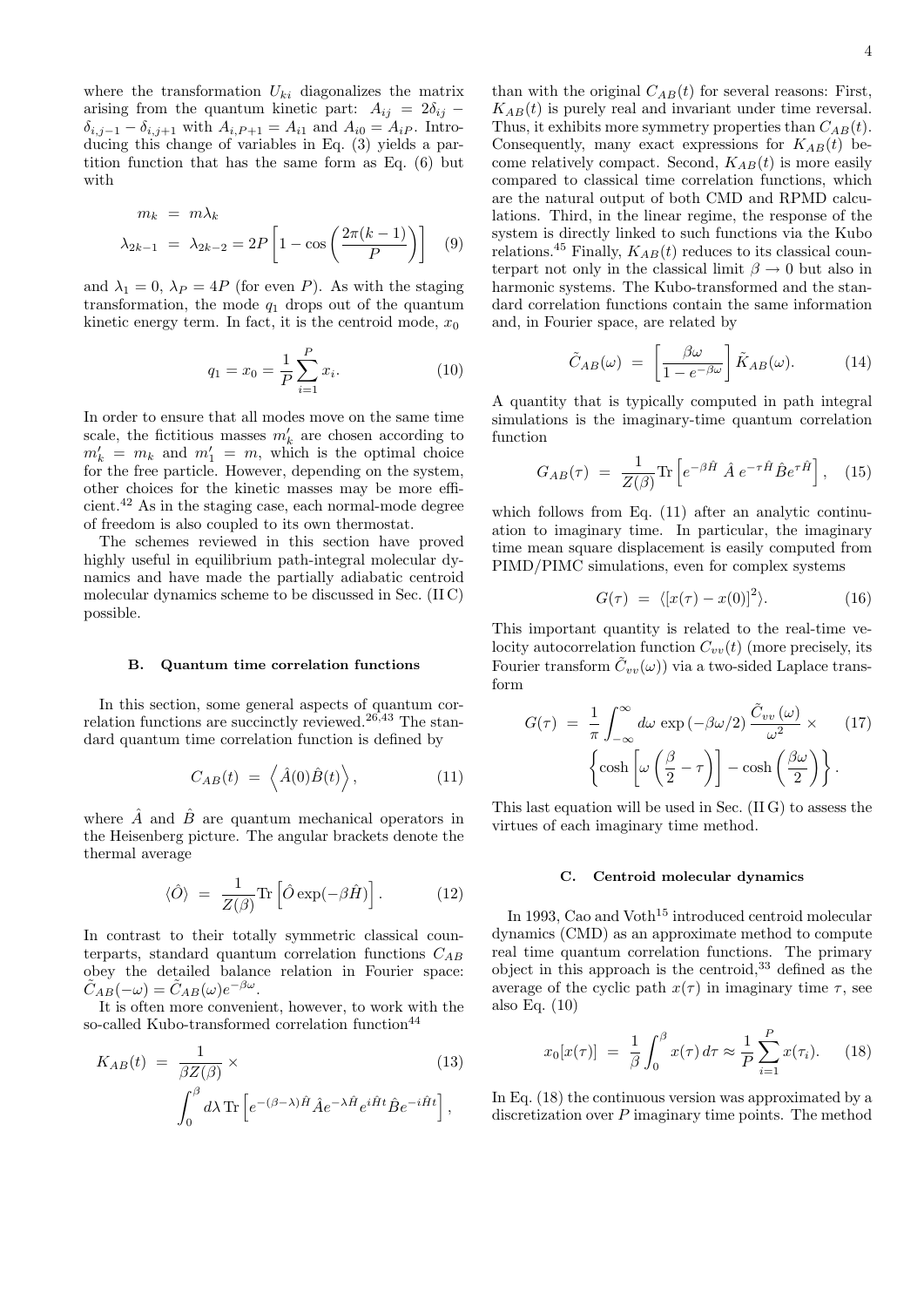is rooted in the ideas developed by Feynman and Klein $ert^{46}$  on the effective centroid potential, which is just a potential of mean force obtained by integrating over the normal mode variables  $q_2, \dots, q_p$  defined in Eq. (8), and of Gillan47, who generalized the Feynman path concept to observables arising from time-dependent processes.

CMD relies on the assumption that the time evolution of the centroid on this potential of mean force surface can be used to garner approximate quantum dynamical properties of a system. In CMD, the centroid evolves in time according to Newtonian equations of motion $16,48$ 

$$
\dot{x}_c = \frac{p_c}{m}
$$
\n
$$
F_0 \equiv \dot{p}_c = -\frac{dV_0(x_c)}{dx_c},
$$
\n(19)

where m is the physical mass, and  $V_0(x_c)$  is the mean field potential on the centroid at the point  $x_c$  given by

$$
-\frac{1}{\beta}\ln\left\{\left(\frac{2\pi}{m}\right)^{1/2}\oint\mathfrak{D}x(\tau)\,\delta(x_0[x(\tau)]-x_c)e^{-S[x(\tau)]}\right\}.\tag{20}
$$

In Eq. (20),  $S[x(\tau)]$  is the Euclidean time action and  $\oint \mathfrak{D}x(\tau)$  denotes an functional integration over all cyclic paths whose centroid position is  $x_c$ . The mean field centroid force at  $x_c$ ,  $F_0(x_c)$ , is derived from Eq. (20) simply by spatial differentiation:

$$
-\frac{\oint \mathfrak{D}x(\tau)\,\delta(x_0[x(\tau)]-x_c)\,\left[\frac{1}{\beta}\int_0^\beta \frac{dV}{dx(\tau)}d\tau\right]\,e^{-S[x(\tau)]}}{\oint \mathfrak{D}\,x(\tau)\,\delta(x_0[x(\tau)]-x_c)\,e^{-S[x(\tau)]}}.\tag{21}
$$

Although formally exact, Eqs. (20) and (21) are of limited use. In principle, their evaluation entails a full path integral calculation at each centroid configuration, which clearly is not feasible for complex systems.

To ameliorate the computational burden of the Eqs. (20) and (21) in practical MD calculations, the adiabatic approximation is often invoked.<sup>49</sup> The masses of the internal modes are made significantly lighter than centroid mass so as to facilitate an efficient exploration of phase space as required by Eq. (21). To achieve this limit, an adiabaticity parameter  $\gamma^2$  (0 <  $\gamma^2$  < 1) is introduced to scale down the fictitious kinetic masses of the internal modes  $m'_k = \gamma^2 m \lambda_k$  and therefore to accelerate their dynamics.<sup>22</sup> Ref.<sup>40</sup> contains one particular proof of the adiabatic method. In practice, however, a partial separation is normally accomplished and the scheme has been termed partially adiabatic centroid molecular dynamics  $(PACMD).<sup>22</sup>$  In this work, however, we obviate this distinction and simply refer to PACMD as CMD for brevity.

Eq. (21) also demands a canonical sampling over the internal modes. As discussed in Sec. (II A), thermostats are typically attached to the internal (non-centroid) modes to achieve a rapid equilibration whereas the centroid is normally unthermostated so as not disrupt the dynamical properties of the system. More technical details on the method are discussed in Refs. $40,41,49$ 

Finally, in the CMD formalism, the expectation value of any observable  $O$  is expressed as an ensemble average over the centroid variables

$$
\langle O \rangle \approx \frac{1}{Z} \iint \frac{dx_c \, dp_c}{2\pi} O\left(p_c, x_c\right) e^{-\beta \left[\frac{p_c^2}{2m} + V_0(x_c)\right]}.
$$
\n(22)

In particular, the Kubo-transformed quantum time correlation function between two operators  $\hat{A}$  and  $\hat{B}$  is approximated by

$$
\langle A(0) B(t) \rangle \approx \frac{1}{(2\pi)^P Z} \int \frac{dx_c dp_c}{2\pi} A(x_c(0), p_c(0)) \times
$$

$$
B(x_c(t), p_c(t)) e^{-\beta \left[\frac{p_c^2}{2\pi} + V_0(x_c)\right]}, \quad (23)
$$

where the operator  $\hat{B}$  is evaluated using the time-evolved centroid variables according to Eq. (20), starting from  ${x_c(0), p_c(0)}$  as initial conditions.

#### D. Ring polymer molecular dynamics

RPMD starts with the primitive path-integral algorithm of Eq.  $(3)$ . In their recent article,<sup>19</sup> Craig and Manolopoulos extended the significance of the primitive method to the real time domain based on its correct limits in the harmonic and classical cases. The method was later applied to study the self-diffusion of quantum fluids,  $50,51$  the inelastic neutron scattering of parahydrogen<sup>52</sup>, and to formulate a quantum version of the transition state theory.<sup>53</sup>

The principal differences that distinguish RPMD from CMD are threefold. First, the RPMD kinetic masses are chosen such that each imaginary time slice or bead has the physical mass  $m$ . Second, RPMD uses the full chain to estimate expectation values:

$$
O_P(t) = \frac{1}{P} \sum_{i=1}^{P} \hat{O}[x_i(t)].
$$
 (24)

For example, in RPMD the Kubo-transformed velocity autocorrelation function is approximated by

$$
K_{vv}(t) \approx \frac{1}{(2\pi)^P Z_P} \int d\mathbf{x} \int d\mathbf{p} \ v_P(0) v_P(t) \ e^{-\beta_P H_P(\mathbf{x}, \mathbf{p})},\tag{25}
$$

where  $\beta_P = \beta/P$  (RPMD simulations are typically carried out at P times the actual temperature) and

$$
H_P(\mathbf{x}, \mathbf{p}) = \sum_{j=1}^P \frac{p_j^2}{2m} + \frac{m}{2\beta_P^2} \sum_{j=1}^P (x_j - x_{j-1})^2 + \sum_{j=1}^P V(x_j).
$$
\n(26)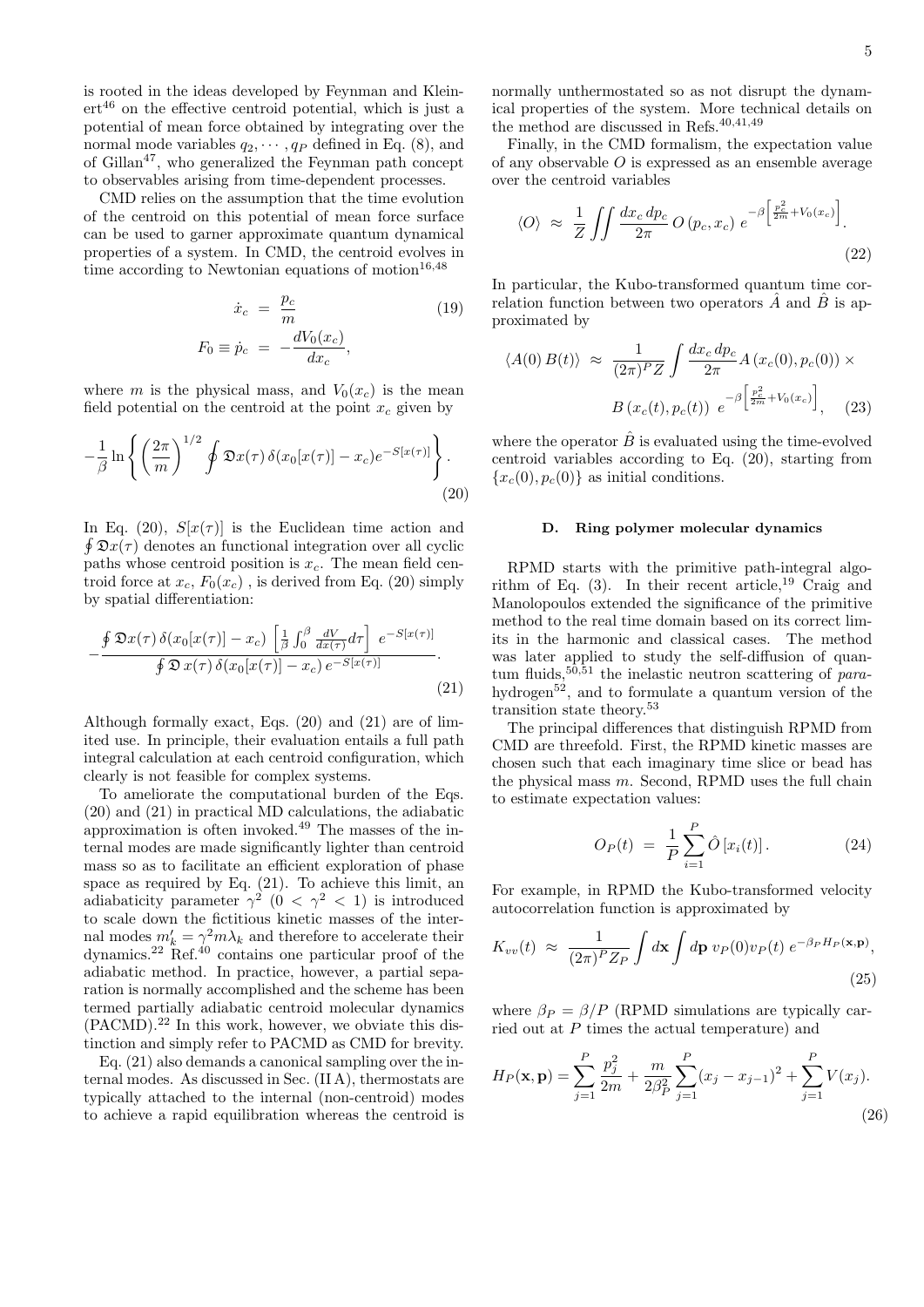Note that the harmonic bead-coupling and potential energy terms are taken to be  $P$  times larger than their counterparts in Eq. (3). We adopt this convention for consistency with  $\text{Ref.}^{19}$ , however note that this amounts to nothing more than a rescaling of the temperature from T to  $PT$ . Obviously, for operators linear in position and/or momentum, the CMD and RPMD representations of observables is the same, however, they usually differ for functions that are non-linear in those coordinates.

The third difference is that RPMD is purely Newtonian. The equations of motion are easily derived from the previous Hamiltonian, Eq. (26)

$$
\dot{p}_j = -\frac{m}{\beta_P^2} \left[ 2x_j - x_{j-1} - x_{j+1} \right] - \frac{\partial V}{\partial x_j}
$$
\n
$$
\dot{x}_j = \frac{p_j}{m},
$$
\n(27)

where  $j = 1, \dots, P$ . No thermostats are used on any of the beads because all beads are treated as dynamical variables in RPMD.

### E. Ring polymer molecular dynamics in other coordinates

The RPMD scheme presented in the last subsection was defined using Cartesian (or primitive) coordinates, see Eq. (26)

$$
H(\mathbf{x}, \mathbf{p}) = \frac{\mathbf{p}^t \mathbf{p}}{2m} + \frac{m}{2} w_P^2 \mathbf{x}^t \kappa \mathbf{x} + V(\mathbf{x}),
$$
\n(28)

where  $w_P^2 = (P/\beta)^2$  and  $\kappa$  is the stiffness matrix. However, it is possible to carry out the same dynamics using other coordinates provided that the transformation is canonical, i.e., the Poisson brackets are preserved. Unlike in Sec. (II A), here not only are the positions changed but the momenta are transformed accordingly in order to generate the same dynamics as in Eq. (26). In this subsection, we discuss how the RPMD Hamiltonian transforms using normal mode (NM) and staging coordinates, which are the most commonly used variables in path integral calculations.

The NM transformation was introduced in Eq.  $(8)$ , where U is a unitary matrix with elements  $U_{1j} = 1/\sqrt{P}$ and  $U_{Pj} = (-1)^j / \sqrt{P}$  for  $j = 1, \dots, P$ ; and  $U_{2i,j} =$  $\sqrt{2/P} \cos(2\pi i j/P)$  and  $U_{2i+1,j} = \sqrt{2/P} \sin(2\pi i j/P)$  for  $1 \leq i \leq P/2$ . The RPMD Hamiltonian in NM coordinates reads

$$
H(\mathbf{Q}, \mathbf{P}) = \frac{1}{2}\mathbf{\Pi}^t \mathcal{M}^{-1} \mathbf{\Pi} + \frac{m}{2} w_P^2 \mathbf{Q}^t \mathcal{K} \mathbf{Q} + V(\mathbf{x}(\mathbf{Q})),
$$
\n(29)

where  $\Pi = \pi_1, ..., \pi_P$  are the transformed momenta and  $\mathcal{M} = m\mathcal{P}\mathcal{I}$  is the new mass tensor, with  $\mathcal{I}$  the identity matrix. The stiffness matrix in these coordinates  $\mathcal{K} =$ 

 $PU\kappa U^t$  (t denotes matrix transpose) becomes diagonal and its elements  $\mathcal{K}_i$  are given by Eq. (9). The equations of motion (EOM) generated by this new Hamiltonian are

$$
\dot{\pi}_i = -mw_P^2 \mathcal{K}_i q_i - \sqrt{P} \sum_{j=1}^P U_{ij} \nabla_{x_j} V(\mathbf{x}(\mathbf{Q}))
$$
  
\n
$$
\dot{q}_i = \sum_{j=1}^P \mathcal{M}_{ij}^{-1} \pi_j = \frac{\pi_i}{mP}.
$$
\n(30)

The advantage of using NM coordinates is that the centroid mode separates out naturally and multiple time scale integration methods<sup>54</sup> can be easily incorporated in the integration scheme of the harmonic kinetic part.<sup>50</sup> Finally, the equipartition theorem, which in Cartesian velocities is  $m\langle v^2 \rangle = TP$ , now becomes  $m\langle V^t V \rangle = T$ where  $\mathbf{V} = \dot{\mathbf{Q}} = U\dot{\mathbf{x}}/\sqrt{P}$  denotes the NM velocities.

As stated in Sec.  $(II A)$ , one of us<sup>32</sup> introduced the staging transformation in PIMD for efficient sampling of equilibrium quantities of quantum system. The staging coordinates are defined by  $\mathbf{Q} = \mathcal{T}\mathbf{x}$ , with the associated canonical momenta  $\Pi = \mathcal{T}^{-1} \mathbf{p}$ . The transformation matrix  $\mathcal T$  is non-orthogonal, but nonetheless, it accomplishes a total diagonalization of the stiffness matrix  $\kappa$ . The resulting diagonal elements are, however, not the eigenvalues of original matrix  $\kappa$ .

The RPMD Hamiltonian in staging coordinates resembles the one in Eq. (29), except for a new mass tensor  $\mathcal{M} = mT^{-1}T^{-1}$ , which is symmetric but not diagonal. The new stiffness matrix  $\mathcal{K} = \mathcal{T}^{-1} \kappa \mathcal{T}^{-1}$  becomes diagonal in this representation with elements  $\mathcal{K}_i = i/(i-1)$ for  $i = 2, \dots, P$  and  $\mathcal{K}_1 = 0$ . The EOM formulated in staging variables are given by

$$
\dot{\pi}_i = -mw_P^2 \mathcal{K}_i q_i - \sum_{j=1}^P \mathcal{T}_{ij}^{-1} \nabla_{x_j} V(\mathbf{x}(\mathbf{Q}))
$$
  
\n
$$
\dot{q}_i = \sum_{j=1}^P \mathcal{M}_{ij}^{-1} \pi_j,
$$
\n(31)

where  $\mathcal{M}^{-1} = m^{-1} \mathcal{T} \mathcal{T}^t$  is the inverse mass tensor in staging variables. Finally, the equipartition theorem in staging velocities reads  $\langle V^t \mathcal{M} V \rangle = PT$ .

Fig. 1 displays the Kubo-transformed position autocorrelation function for the quartic potential  $0.25x^4$  computed from RPMD using primitive, NM, and staging coordinates. As the transformations were carried out canonically, the dynamical quantities should be reproduced exactly in the same manner as is shown in the figure. The minor discrepancies between curves are due to the sampling over different initial conditions.

# F. Ergodicity problem in path-integral simulations

Ergodicity is a problem that plagues both CMD and RPMD simulations.<sup>32</sup> While we do not wish to affect the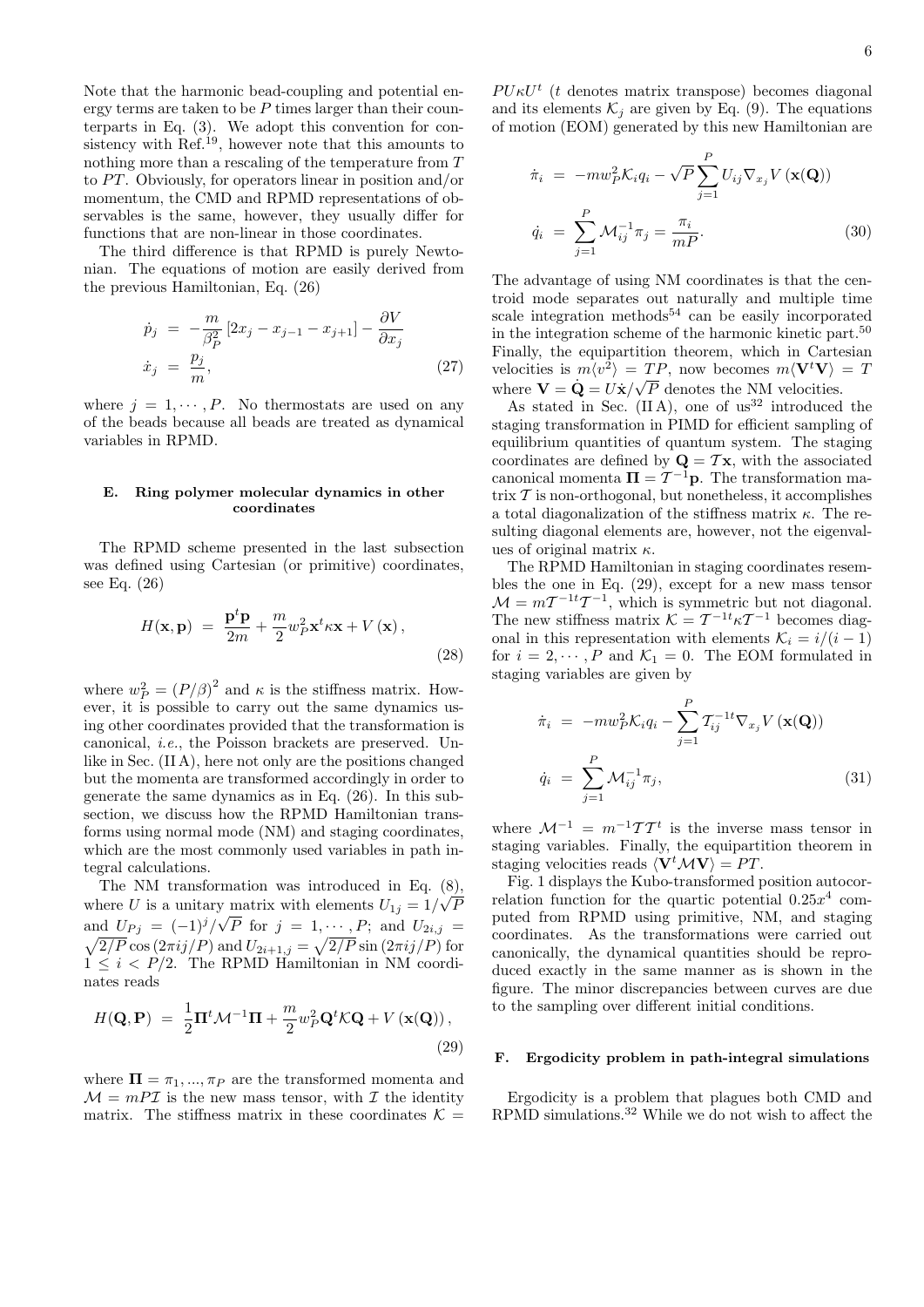

FIG. 1: Kubo-transformed position autocorrelation function for quartic potential  $V(x) = 0.25x^4$ ,  $\beta = 8$ , and  $P = 32$  computed from RPMD in various coordinates: Primitive (solid), Normal Modes (dashes), and Staging (dots). The minor discrepancies between curves are due to the sampling over different initial conditions.

dynamics of the system, it is imperative to have adequate statistics. One possible way to satisfy these conflicting requirements is to employ a combined approach whereby a mild dissipative particle dynamics (DPD) thermostat $55,56$  is used on the centroid and Langevin or Nosé-Hoover chain<sup>37</sup> thermostats are applied to the internal modes to achieve a rapid equilibration. This approach, however, was not pursued in this work. Rather, we focus our attention on the acquisition of averages and correlation functions.

In previous studies, averages were accumulated in a sequential manner starting from a limited portion of coordinate space and proceeding thereafter with only a resampling of the velocities. This protocol, although straightforward, may be problematic due to the slow convergence of path integrals in general, with particular severity near phase transitions.

In this study, an improved sampling method is proposed to ensure a proper sampling of configuration space. Fig. 2 depicts the scheme. First, a long equilibrium PIMD simulation is performed, as described in Sec. (IIA), with the sole purpose of generating uncorrelated initial configurations. Equilibrium PIMD algorithms use internal staging or normal-mode variables for optimal sampling. Based on the previous discussion, periodically stored configurations in these coordinates can then be used in the CMD or RPMD simulations, or, for RPMD, they can be transformed back to primitive variables. The initial velocities can be either drawn from the Maxwell-Boltzmann distribution or taken from the equilibrium PIMD run provided that a brief adjustment of the initial velocities is allowed (short equilibration or "Verlet warm up" in the figure) due to the different mass tensor in the dynamical algorithms. Periodic resampling of velocities may be effected on each individual trajectory to further improve statistics.

This sampling scheme allows for a more efficient explo-

simulation with efficient phase space sampling



FIG. 2: Schematic representation of how to efficiently accumulate ergodic time correlation functions without distorting the dynamics during the observation stage.



FIG. 3: Relative error in the mean  $\Delta$  (defined in Ref.<sup>57</sup>) of the virial estimator as a function of the block size for different sampling techniques in RPMD. Quartic potential  $V(x) = 0.25x^4, \beta = 8$ , and  $P = 32$ . Circles: sequential sampling (previous works); Crosses: our suggested parallel sampling scheme.

ration of configuration space and is expected to improve statistics as the averages become less correlated than the sequential method. A quantitative measure of the error associated with each sampling technique is given in Fig. 3 for a particle in a purely quartic potential. The figure displays the relative error in the mean (see Eq.(2.3) of Ref.<sup>57</sup>) for the virial estimator<sup>58</sup> as a function of block size (number of steps between two consecutive velocityrescale updates). The total number of observation steps in each sampling scheme remains constant, only differing in the way steps are distributed. It is evident that the sequential sampling has about an order of magnitude greater error than the parallel sampling, which converges at the beginning and stays constant thereafter. These magnitude of these errors agree with those of Ref.<sup>32</sup>.

The effect of the sampling method on the virial estimator was also investigated on a more realistic system. Fig. 4 displays the results for liquid para-hydrogen near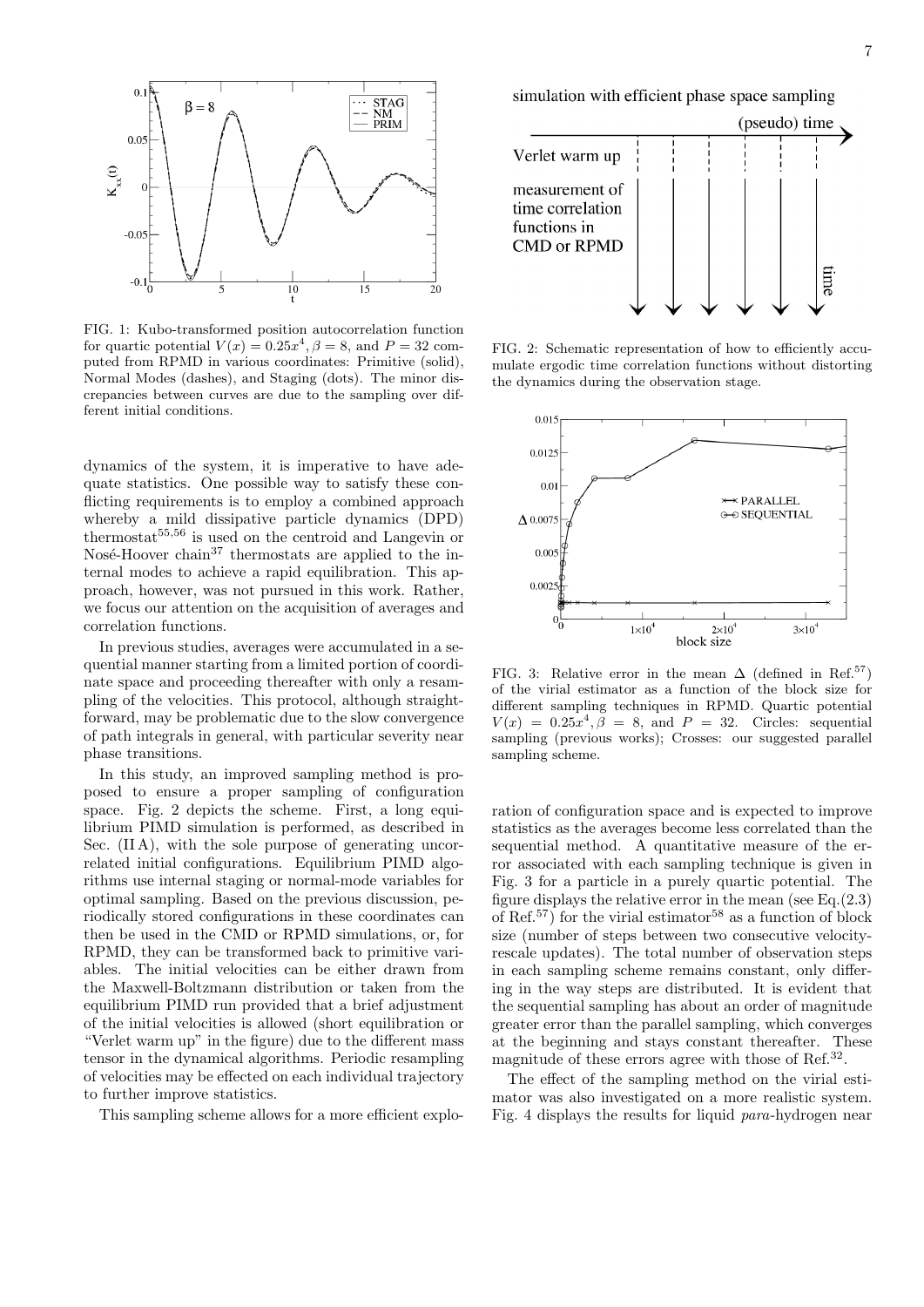

FIG. 4: Standard deviation of the virial estimator as a function of the number of blocks for different sampling techniques in RPMD. Liquid para-hydrogen at  $T = 14K$ , and  $P = 64$ . Circles: sequential sampling (previous works); Crosses: our suggested parallel sampling scheme.

its triple point,  $T = 14 K$ ,  $\rho = 0.0235 \text{ Å}^{-3}$ . The figure shows the more favorable convergence properties of the parallel sampling.

Finally, the rate of convergence of RPMD correlation functions versus number of trajectories was also investigated for each sampling method. Fig. 5 displays the mean absolute error  $\sigma = \frac{1}{N} \sum_{i=1}^{N} |K_{xx}(t_i) - K_{xx}^{conv}(t_i)|$  of each sampling method for various model systems.  $K_{xx}^{conv}$  denotes the fully converged RPMD correlation function for the system and  $K_{xx}$  is the resulting correlation function obtained from the cumulative average over consecutive trajectories (sequential sampling) or from statisticallyindependent trajectories (parallel sampling). The difference was computed up a maximum time of  $t_{max} = 10$ natural units (longer times comparisons are not meaningful) for the one dimensional systems. The total simulation time was equal for each sampling method for consistency. As a general trend, parallel sampling not only exhibits less statistical error associated but also converges faster than sequential sampling.

Similarly, Fig. 6 illustrates the impact of the sampling technique on the RPMD velocity autocorrelation function for liquid para-hydrogen at the same physical conditions given above. The difference was computed up a maximum time of  $t_{max} = 1$  picosecond. The sequential sampling curve is always above the parallel curve, indicating that the even for this more ergodic system the parallel sampling is useful.

Thus, the parallel sampling technique is recommended as a method for generating converged dynamical quantities, especially in cases where ergodicity problems are expected.



FIG. 5: Mean absolute error of the RPMD correlation functions  $\sigma = \frac{1}{N} \sum_{i=1}^{N} |K_{xx}(t_i) - K_{xx}^{conv}(t_i)|$  for parallel and sequential sampling methods.  $K_{xx}^{conv}$  is the fully converged Kubo-transformed position autocorrelation function. Above: quartic  $V(x) = 0.25x^4$  potential. Below: midly anharmonic  $V(x) = 0.5x^2 + 0.1x^3 + 0.01x^4$  potential. A inverse temperature  $\beta = 8$  and Trotter number  $P = 32$  was used in both model potentials. The total number of steps was 60000 in each sampling method.



FIG. 6: Mean absolute error of the RPMD correlation functions  $\sigma = \frac{1}{N} \sum_{i=1}^{N} |K_{vv}(t_i) - K_{vv}^{conv}(t_i)|$  for parallel and sequential sampling methods.  $K_{vv}^{conv}$  is the fully converged Kubo-transformed velocity autocorrelation function for the para-hydrogen at  $T = 14K$  and  $P = 32$  obtained using RPMD. The number of steps per trajectory was 3500 and time step of 0.76 fs for each sampling method.

# G. Self-consistent quality control of time correlation functions

As argued in the introduction, it is desirable to have an internal consistency check for the predicted time correlation functions without relying on exact data (often not available in complex systems). From the simulations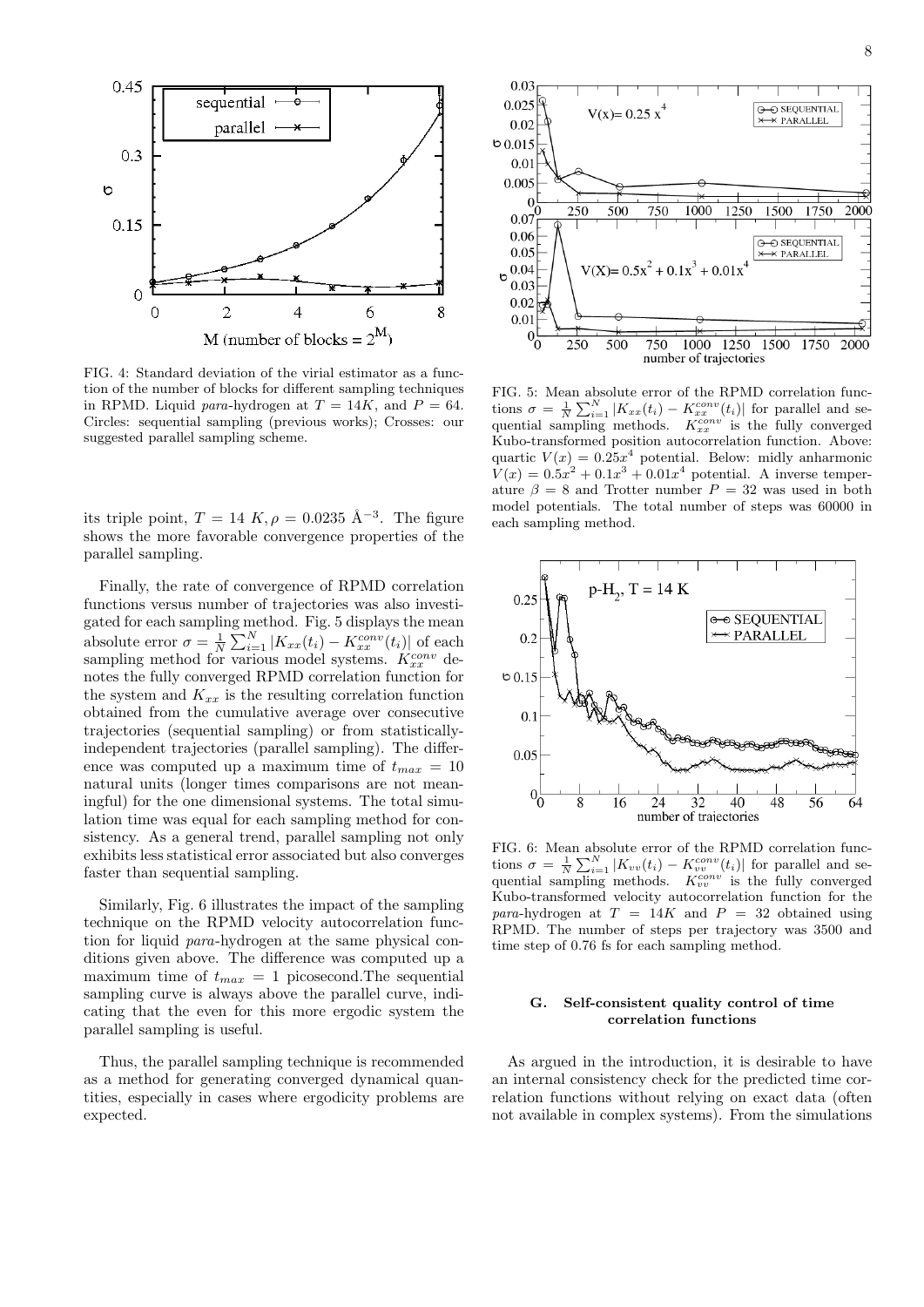(whether CMD or RPMD) and using Eq. (14) one obtains approximations to the standard velocity autocorrelation function  $\tilde{C}_{vv}(\omega)$ , which we denote by  $\tilde{C}_{vv}^{(est)}(\omega)$ . Eq. (17) permits a reconstruction of the associated imaginary time correlation function  $G^{(est)}(\tau)$  from  $\tilde{C}_{vv}^{(est)}(\omega)$ . The estimated  $G^{(est)}(\tau)$  function can then be compared directly to the numerically exact mean square displacement function  $G(\tau)$  computed from the same simulation, see Eq. (16). Thus, a dimensionless quantitative descriptor for the quality of an approach (CMD/RPMD) would be

$$
\chi^2 = \frac{1}{\beta} \int_0^\beta d\tau \left[ \frac{G^{(\text{est})}(\tau) - G(\tau)}{G(\tau)} \right]^2.
$$
 (32)

An alternative way to carry out this comparative test would be to compare directly and on the same footing the imaginary-time velocity autocorrelation function  $G_{vv}(\tau)$ , Eq. 15 (see Ref.<sup>28</sup> and also Ref.<sup>30</sup> for a lowest-order estimator) to the one reconstructed from the real time velocity autocorrelation function using a similar expression as Eq. 17, but without the division by  $\omega^2$ 

$$
G_{vv}(\tau) = \frac{1}{2\pi} \int_{-\infty}^{\infty} d\omega \, \exp\left(-\beta \omega/2\right) \times
$$

$$
\tilde{C}_{vv}(\omega) \cosh\left[\omega \left(\frac{\beta}{2} - \tau\right)\right]. \tag{33}
$$

This approach, however, was not pursued here.

### III. COMPUTATIONAL DETAILS

In this section, we present the computational details for the model systems investigated. For the onedimensional model systems, a total of 2048 independent trajectories of 130 natural units of time each were accumulated, according the scheme depicted in Fig. 2. Ten restarts on each individual trajectory are effected to further improve the statistics. The Trotter number was 8 and 32 for the high and low temperatures, respectively. For CMD, a converged adiabaticity parameter  $\gamma^2 = 0.005$ was used in all the low dimensional systems to scale down the non-centroid kinetic masses. The time step (after adiabatic separation) was  $0.001$ . Nosé-Hoover chain thermostats<sup>37</sup> of length 2 were employed on the internal (noncentroid) modes to achieve proper canonical sampling. In the RPMD simulations the time step was 0.0005 to properly integrate all internal modes.

A realistic quantum fluid, para-hydrogen, was also simulated. The physical conditions of the system were chosen near its triple point  $(T = 14 K, \rho = 0.0235 \text{ Å}^{-3})$ to facilitate the comparison to preceding studies.<sup>22,50</sup> As usual, boson exchange effects are neglected at this temperature. The interaction between hydrogen molecules was modelled using the well-known isotropic SilveraGoldman  $(SG)$  potential.<sup>59</sup> This potential is given by

$$
V(r) = e^{\alpha - \beta r - \gamma r^2} - \left(\frac{C_6}{r^6} + \frac{C_8}{r^8} - \frac{C_9}{r^9} + \frac{C_{10}}{r^{10}}\right) f_c(r),\tag{34}
$$

where

$$
f_c(r) = \begin{cases} \exp\left[-(\frac{r_c}{r} - 1)^2\right], & \text{if } r \le r_c\\ 1, & \text{otherwise.} \end{cases}
$$

The parameters for the SG potential are displayed in Table (I). This potential has been shown to reproduce accurately static and dynamic properties in both solid and liquid phases. $60$ 

TABLE I: Parameters (in a.u.) in the Silvera-Goldman potential, Eq. (34).

| $\alpha$ 1.713               | $C_6$ 12.14 |
|------------------------------|-------------|
| $\beta$ 1.5671 $C_8$ 215.2   |             |
| $\gamma$ 0.00993 $C_9$ 143.1 |             |
| $r_c$ 8.321 $C_{10}$ 4813.9  |             |

The system was composed of 256 particles initially arranged in an *fcc* lattice with periodic boundary conditions. The minimum image convention was adopted for the intermolecular interactions. The interaction between para-hydrogen molecules was truncated at 8.374 A, corresponding to the second minimum in the radial distribution function. Initial velocities were drawn from a Maxwell-Boltzmann distribution at every restart to explore momenta space. A Trotter number of  $P = 32$  was sufficient to converge energy estimators at these physical conditions within a 97% margin of error. A full convergence of thermodynamic quantities is not sought here, but rather to compare the performance of each imaginary-time path integral method under the same simulation parameters.

Canonical sampling was achieved via Langevin thermostats. Although stochastic thermostats pose serious problems in the calculation of dynamical properties, they are very effective for rapid equilibration. In this study, the friction parameter  $\Gamma$  was carefully chosen so as not to disrupt the dynamical properties of the system. A friction coefficient of  $\Gamma = 0.01/dt$  typically makes systematic errors smaller than statistical errors. $31$  No thermostats were directly applied to the centroids during CMD runs.

For CMD, the time scale separation between centroid and internal modes was set to 15 (adiabaticity parameter  $\gamma^2 = 0.0444$ ) and the time step to 0.2 fs. In order to facilitate exploration of configurational space, 64 independent trajectories were run for both methods with 2 restarts on each, following the scheme depicted in Fig. 2, giving a total of 128 trajectories. The duration of each trajectory was 6 ps. The time step used in RPMD was 0.76 fs to properly integrate all internal modes and ensure conservation of the total energy.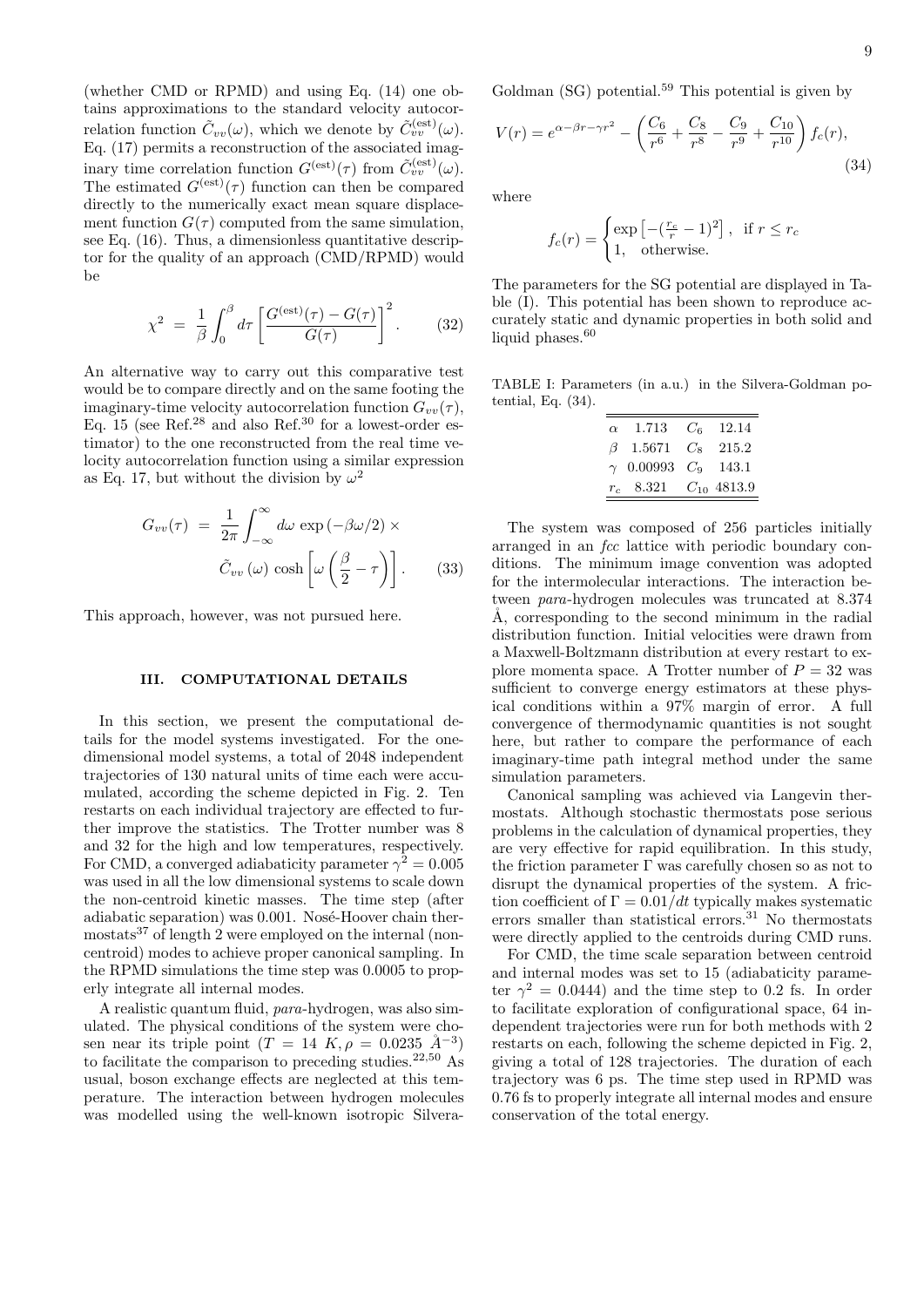

FIG. 7: Kubo-transformed position autocorrelation functions for the midly anharmonic potential  $V(x) = 0.5x^2 + 0.1x^3 +$  $0.01x<sup>4</sup>$  at two different temperatures.



FIG. 8: Comparison of the Kubo-transformed position autocorrelation function for the purely quartic potential  $V(x) =$  $0.25x^4$  at two different temperatures.

# IV. RESULTS AND DISCUSSION

#### A. One dimensional model potentials

Fig. 7 and Fig. 8 show the Kubo-transformed position autocorrelation functions for the midly anharmonic and quartic potential, respectively. To facilitate comparisons to literature, the same inverse temperatures used in previous studies were employed here, namely,  $\beta = 1$  and 8, respectively.19,22

In general, the CMD and RPMD correlation functions agree well with each other and with exact results at times less than the thermal time. As expected, the agreement between CMD and the exact curves improves as the adiabatic separation between centroid and internal modes is increased (not shown).

In the harmonic limit both methods are exact (at all times). Fig. 7 illustrates this point by showing the results on a slightly perturbed harmonic system. At high temperature  $(\beta = 1)$  the agreement with exact curve is excellent in both methods. At lower temperature ( $\beta = 8$ ) however, the agreement is less satisfactory, with RPMD dephasing slightly more than the CMD at long times.

In anharmonic systems, CMD and RPMD suffer from a progressive loss of coherence and intensity as time goes on, which is especially significant for the quartic case at  $\beta = 1$ , Fig. 8, where both methods are dramatically quenched after the first oscillation.

At low temperatures, the quantum effects are more pronounced and both methods are expected to perform less favorably. Nonetheless, for the quartic case, the dynamics is curiously better described at low temperatures, whereas at high temperature the behavior is opposite. As pointed out by Voth  $et \ al.,<sup>15,22,61</sup>$  this behavior can be ascribed to the two-state nature of the system. At low temperature, the dynamics of the system is mostly dominated by the ground and first excited state. Therefore, it exhibits an effective harmonic behavior for which both approximate methods are exact. Interestingly, the quartic potential at  $\beta = 8$ , Fig. (8) shows that CMD can sustain oscillations longer than RPMD, which is severely quenched after few oscillations. The RPMD curve resembles the CMD signal but with the amplitude modulated by a decay function that results from the non-trivial effect of the damped dynamics internal modes on the centroid. This interesting effect can be easily explained by the following phenomenological argument. In RPMD the centroid dynamics contains admixture of higher frequencies modes (see later discussion on the power spectrum of a quantum fluid) which results in more damped behavior in the time correlation functions after averaging. Thus, each individual RPMD trajectory looses coherence more rapidly than CMD as time progresses.

Finally, a more challenging model potential for these approximate methods was investigated. Fig. 9 shows the Kubo-transformed position autocorrelation function of an asymmetric double well potential at  $\beta = 4$ . This potential crudely represents the typical scenario for a reduced coordinate in the vicinity of a quantum phase transition. As with any method that neglects quantum interference, neither RPMD nor CMD are able to describe the coherence in this deep tunneling case and the dynamics remains accurate only at very short times.

It should be pointed out that the dynamics in condensed phases is often dominated by the short-time behavior of correlation functions (provided that the density/pressure is not too high) and these methods are expected to become more meaningful as is illustrated in the next subsection.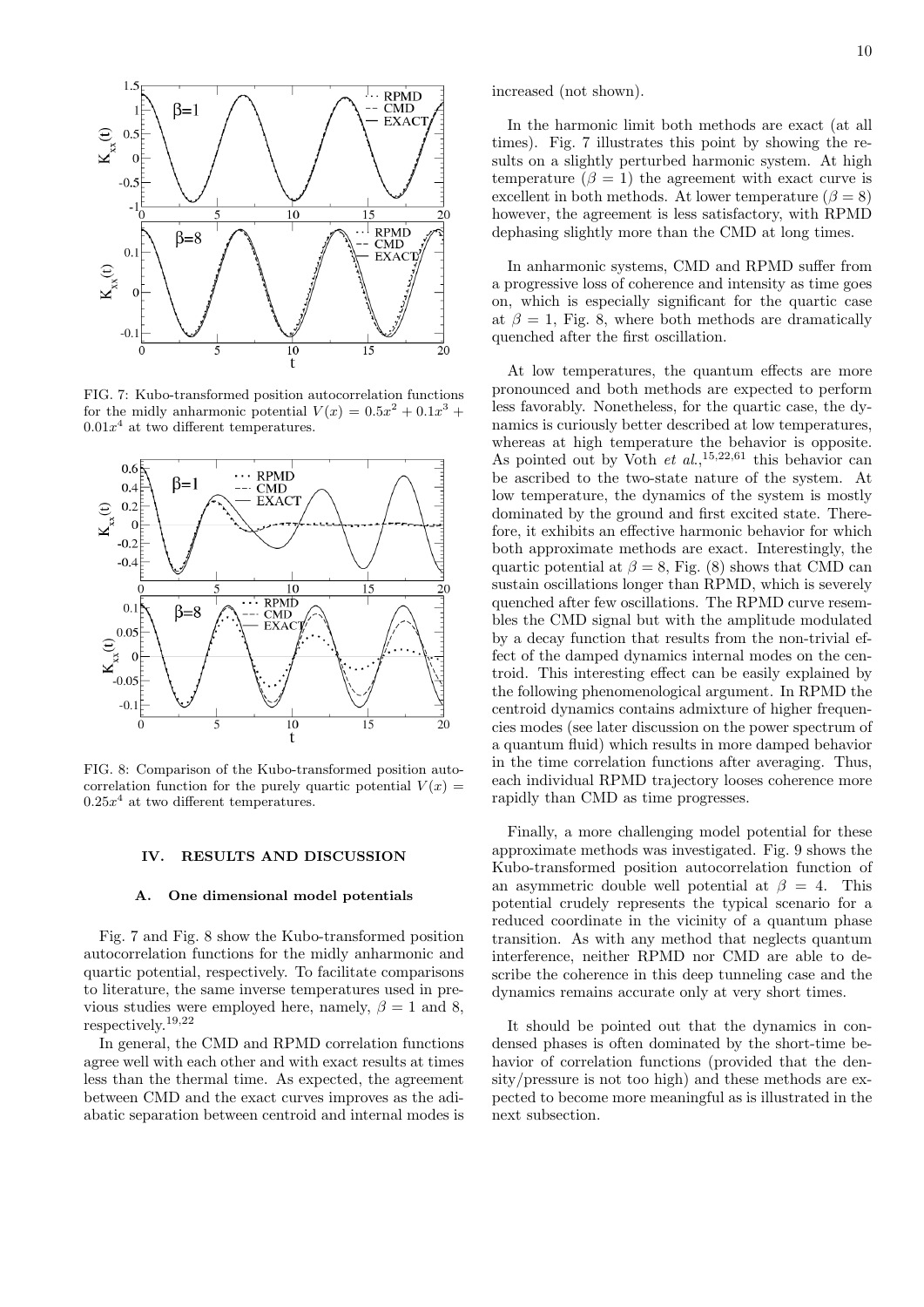

FIG. 9: Comparison of the Kubo-transformed position autocorrelation function for an asymmetric double well potential  $V(x) = 0.1(x^2 - 2^2)^2 + e^{-(x-2.2)^2} + 0.5e^{-(x+1.5)^2}$  at  $\beta = 4$  and  $P = 32$ : Exact (solid), RPMD (dots), and adiabatic CMD (dashes). The bare potential is shown in the inset.

# B. Liquid para-hydrogen

In this section the comparative study of a realistic quantum fluid system is presented.

Fig. 10 displays the Kubo-transformed velocity autocorrelation function for para-hydrogen. Both correlation functions look very similar, and feature a prominent negative minimum at about 0.24 ps, a little bump around 0.4 ps, followed by a fast decay after 1 ps. The RPMD curve is, however, noticeably displaced to the left relative to the CMD curve. This observation is consistent with the general trend of RPMD correlation functions to relax faster than CMD (see following discussion on diffusion constants). Table (II) displays the values of the velocity autocorrelation function at few selected points for each method.

TABLE II: The Kubo-transformed velocity autocorrelation function  $\left[\AA^2/ps\right]$  at various selected points for para-hydrogen at  $T = 14$  K,  $\rho = 0.0235$   $A^{-3}$  with  $N = 256$ . The standard deviation in the last digit is given in parentheses.

| Time[ps] | <b>CMD</b>            | <b>RPMD</b>            |
|----------|-----------------------|------------------------|
| 0.0      | $17.42(4)$ $17.45(2)$ |                        |
| 0.156    | $0.92(3)$ $0.41(1)$   |                        |
| 0.238    | $-2.96(1)$ $-3.08(1)$ |                        |
| 0.50     |                       | $-0.60(1)$ $-0.657(3)$ |
| 0.751    | $-0.13(1)$ $-0.14(1)$ |                        |

Table (III) lists the values of the self-diffusion coefficient for para-hydrogen computed from the well-known Green-Kubo relation<sup>45</sup>

$$
D = \frac{1}{3} \int_0^\infty K_{vv}(t) dt.
$$
 (35)

Values in Table (III) are in accord with previously re-



FIG. 10: Kubo-transformed velocity autocorrelation function for para-hydrogen at  $T = 14$  K,  $\rho = 0.0235$   $\AA^{-3}$  as computed from adiabatic CMD (dashes) and RPMD (dots).

ported data.22,50 In particular, the predicted RPMD value  $(0.262 \text{ Å}^2/\text{ps})$  is in excellent agreement with a recent study by Miller and Manolopoulos.<sup>50</sup> Our CMD value for the self-diffusion constant agrees very well with the one reported in Ref. $^{22}$  and the small discrepancy (0.01) is attributed to different simulation parameters. As a consistency check, the diffusion constants were also estimated from the long-time behavior of the mean square displacement (not shown) and found perfect agreement with those from Eq. (35). Finally, we note that these computed diffusion coefficients should be extrapolated to the infinite case for better agreement with the experiment.<sup>50</sup> Conversely, the experimental value could also be "corrected" for finite size effects $62$ and then compared directly to the values from the simulations.

TABLE III: Self-diffusion coefficient for *para*-hydrogen at  $T =$ 14  $K, \rho = 0.0235 \text{ Å}^{-3}$  with  $N = 256$  as computed from path integral methods. The experimental value is from Ref.<sup>63</sup>. The standard deviation in the last digit is given in parentheses.

| Diffusion coefficient $D[\AA^2/ps]$ |          |  |
|-------------------------------------|----------|--|
| Experiment                          | 0.4      |  |
| <b>CMD</b>                          | 0.310(4) |  |
| <b>RPMD</b>                         | 0.262(1) |  |

Fig. (11) shows the imaginary-time correlation function, Eq. (16), and its reconstructed version (computed from Eq. (17)) for each path integral method. The imaginary-time mean square displacement (ITMSD) function ("ima", in the figure) is virtually identical in both RPMD and CMD, indicating a converged sampling. The reconstructed RPMD ITMSD (dots) appears to be slightly farther than CMD (dashes) from its respective imaginary-time correlation function. Eq. (17) was used to quantitatively assess this difference, and the numerical values are also presented in Fig. 11. RPMD exhibits a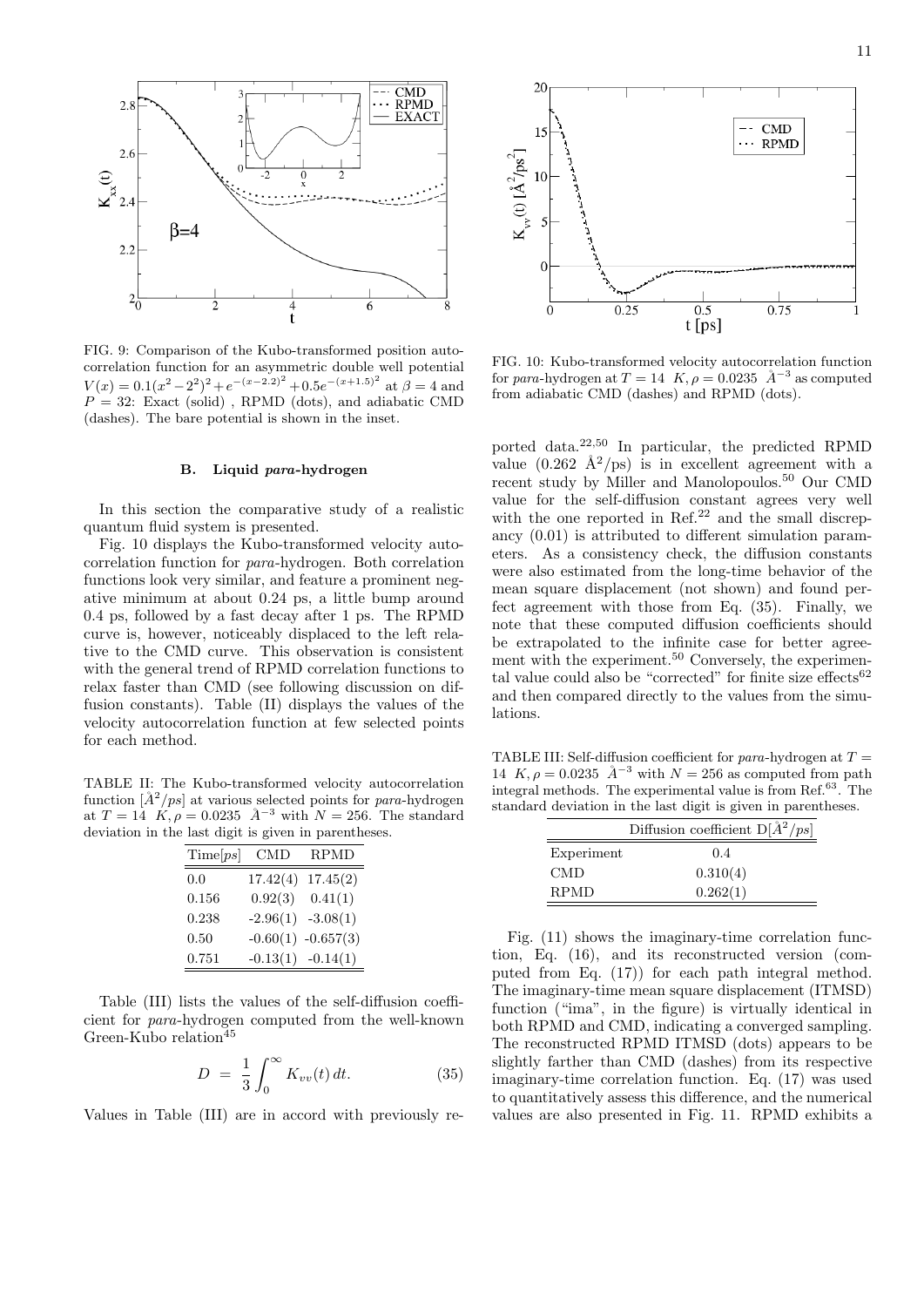

FIG. 11: Comparison of the imaginary-time mean square displacement correlation function ("ima", in the figure) as given by Eq. (16), and its reconstructed version ("rco" in the figure) from Eq. (17) for para-hydrogen at  $T = 14$  K,  $\rho =$ 0.0235 Å<sup>-3</sup>. The  $\chi^2$  error as defined in Eq. (17) is shown for each method.



FIG. 12: Comparison of the computed Fourier transform of the standard velocity autocorrelation function for parahydrogen at  $T = 14 K$ ,  $\rho = 0.0235 \text{ Å}^{-3}$ . Only the real part is shown.

slightly poorer convergence than CMD under the same simulation parameters (total observed time, etc). Thus, the  $\chi^2$ -test indicates that both methods perform very similarly in recovering dynamical information.

As a further investigation of the differences between both methods, the power spectrum of the standard ve $locity$  autocorrelation function<sup>22</sup>

$$
J(\omega) = \int_{-\infty}^{\infty} C_{vv}(t) e^{i\omega t} dt,
$$
 (36)

was computed for para-hydrogen and its real part is

shown in Fig. (12). In both methods, the spectrum looks very similar at low and mid frequencies and features a strong asymmetric peak at  $75$   $cm^{-1}$ . The only difference arises at higher frequencies. This fact provides some insight into the physical difference between the path integral methods. The RPMD spectrum reveals a significant presence of high frequency centroid vibrations (due to undamped internal modes) as already pointed out by Voth  $et\ al.<sup>22</sup>$ . This has a direct effect on the centroid dynamics causing a faster relaxation in the correlation functions and thereby leading to a smaller value for the selfdiffusion constants (Table (III)). In contrast, in CMD, the effect of the thermostats on the internal modes results in a smoother centroid dynamics and hence, less damping in the correlation functions. This results in a slightly better reconstructed imaginary time correlation functions and hence a somewhat smaller  $\chi^2$  error.

### V. CONCLUSIONS

In this paper, we have addressed the problem of ergodic sampling in the centroid and ring-polymer molecular dynamics techniques, and we have introduced an internal consistency descriptor  $\chi^2$  for assessing the accuracy of the approximate quantum time correlation functions. In addition, we have discussed the physical differences between imaginary time path integral methods, CMD and RPMD. These methods were compared numerically for a variety of model systems using an improved sampling technique to remedy any potential non-ergodic behavior. The computed values from linear correlation functions are very similar in condensed phases (para-hydrogen), and both method yield similar performance in recovering imaginary time correlation functions. However, in less ergodic systems such as the purely quartic system at low temperature the approximate methods differ significantly. In this model system, the resulting RPMD correlation function evidences a more damped behavior due to effect of internal modes on the centroid motion. In contrast, this effect is less severe in CMD owing to the averaging effect of the thermostats on the high-frequency modes of the ring polymer.

# Acknowledgments

The authors would like to thank Serge Ivanov for critical reading on an early draft of this manuscript, Dominik Marx for some comments, Debashish Mukherji for some help with the RPMD code, and the anonymous reviewers for their valuable comments.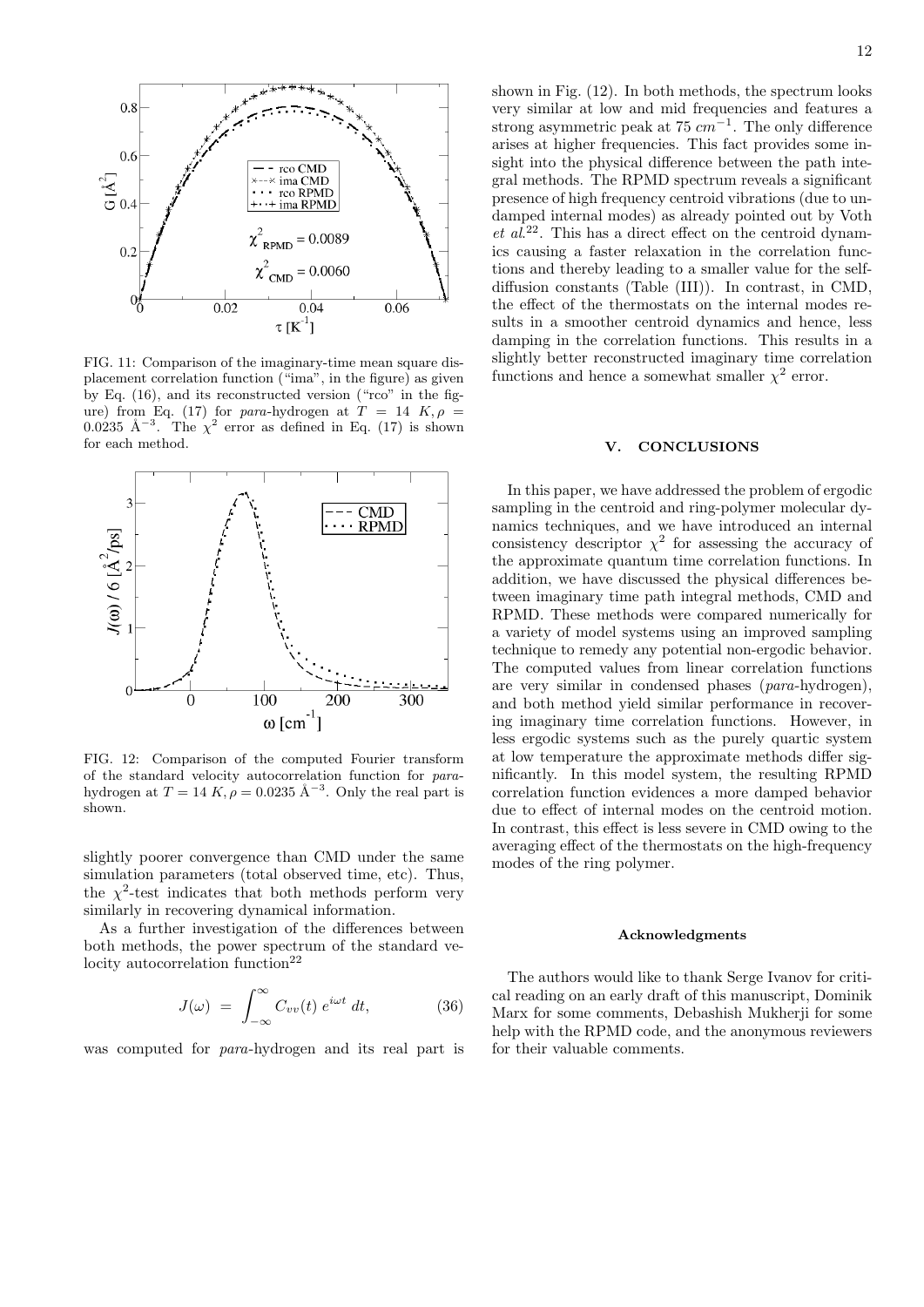- ∗ mark.tuckerman@nyu.edu; http://homepages.nyu.edu/ ~mt33/; MET acknowledges support from NSF CHE-0704036 and from PRF45485-AC5
- <sup>†</sup> mmuser@uwo.ca; http://publish.uwo.ca/~mmuser/; MHM acknowledges financial support from NSERC and PREA.
- <sup>1</sup> R.P. Feynman (editor: L.M. Brown.). A new approach to Quantum Theory (Feynman's thesis). World Scientific, Singapore, (2005).
- $2$  R. P. Feynman, Rev. Mod. Phys. 20, 367–387 (1948).
- <sup>3</sup> D. M. Ceperley, Rev. Mod. Phys. 67, 279–355 (1995).
- 4 J. Liu and W. H. Miller, J. Chem. Phys. 127, 114506 (2007).
- 5 J. Liu and W. H. Miller, J. Chem. Phys. 128, 144511 (2008).
- <sup>6</sup> D. R. Reichman and E. Rabani, Phys. Rev. Lett. 87, 265702 (2001).
- <sup>7</sup> E. Rabani and D. R. Reichman, Annu. Rev. Phys. Chem. 56, 157–185 (2005).
- $^8$  E. Rabani and D. R. Reichman, Phys. Rev. E $\bf{65}, \, 036111$ (2002).
- $9$  D. R. Reichman and E. Rabani, J. Chem. Phys. 116, 6279 (2002).
- $^{10}\,$  E. Rabani and D. R. Reichman, J. Chem. Phys. 120, 1458– 1465 (2004).
- <sup>11</sup> A. Nakayama and N. Marki, J. Chem. Phys. 119, 8592 (2003).
- $12$  A. Nakayama and N. Marki, J. Chem. Phys. 125, 024503 (2006).
- <sup>13</sup> J. A. Poulsen, G. Nyman and P. J. Rossky, Proc. Natl Acad. Sci. USA 102, 6709–6714 (2005).
- <sup>14</sup> A. Horikoshi and K. Kinigawa, J. Chem. Phys. 119, 4629 (2003).
- $15$  J. Cao and G.A. Voth, J. Chem. Phys. 99(12), 10070– 10073 (1993).
- <sup>16</sup> J. Cao and G.A. Voth, J. Chem. Phys.  $100(7)$ , 5106–5117 (1994).
- $17$  H. Kim and P.J. Rossky, J. Phys. Chem. B  $106(33)$ , 8240– 8247 (2002).
- <sup>18</sup> H. Kim and P.J. Rossky, J. Chem. Phys. 125(7), 074107 (2006).
- <sup>19</sup> I.R. Craig and D.E. Manolopoulos, J. Chem. Phys.  $121(8)$ , 3368–3373 (2004).
- $20$  M. Parrinello and A. Rahman, J. Chem. Phys.  $80(2)$ ,  $860-$ 867 (1984).
- <sup>21</sup> B.J. Braams and D.E. Manolopoulos, J. Chem. Phys. 125(12), 124105 (2006).
- <sup>22</sup> T.D. Hone, P.J. Rossky and G.A. Voth, J. Chem. Phys. 124(15), 154103 (2006).
- <sup>23</sup> R. M. Lynden-Bell and K. H. Michel, Rev. Mod. Phys. 66(3), 721–762 (1994).
- <sup>24</sup> M. Holz, X. Mao, D. Seiferling and A. Sacco, J. Chem. Phys. 104(2), 669–679 (1996).
- <sup>25</sup> G. Baym and D. N. Mermin, J. Math. Phys.  $2(2)$ , 232–234 (1961).
- <sup>26</sup> Berne B. J. and D. Thirumalai, Annu. Rev. Phys. Chem. 37(1), 401–424 (1986).
- $27$  E. Rabani, G. Krilov and B. J. Berne, J. Chem. Phys. 112, 2605 (2000).
- <sup>28</sup> E. Rabani, D. R. Reichman, G. Krilov and B. J. Berne, Proc. Natl Acad. Sci. USA 99, 1129–1133 (2002).
- <sup>29</sup> E. Rabani, G. Krilov, D. R. Reichman and B. J. Berne, J. Chem. Phys. 123, 184506 (2005).
- <sup>30</sup> B. J. Braams and D. E. Manolopoulos, J. Chem. Phys. 127, 174108 (2007).
- $31$  F.R. Krajewski and M.H. Müser, J. Chem. Phys.  $122(12)$ , 124711 (2005).
- $32$  M.E. Tuckerman, B.J. Berne, G.J. Martyna and M.L. Klein, J. Chem. Phys. 99(4), 2796–2808 (1993).
- <sup>33</sup> R.P. Feynman and A.R. Hibbs. Quantum Mechanics and Path Integrals. McGraw-Hill, New York, (1965).
- <sup>34</sup> D. Chandler and P. G. Wolynes, J. Chem. Phys. **74**, 4078 (1981).
- $35$  R. W. Hall and B. J. Berne, J. Chem. Phys. 81, 2523 (1984).
- <sup>36</sup> E. L. Pollock and D. M. Ceperley, Phys. Rev. B 30, 2555 (1984).
- <sup>37</sup> G.J. Martyna, M.L. Klein and M.E. Tuckerman, J. Chem. Phys. 97(4), 2635–2643 (1992).
- <sup>38</sup> J. S. Cao and G. A. Voth, J. Chem. Phys. 101, 6168 (1994).
- M. E. Tuckerman, D. Marx, M. L. Klein and M. Parrinello, J. Chem. Phys. 104, 5579 (1996).
- <sup>40</sup> D. Marx, Tuckerman M.E. and Martyna G.J., Comput. Phys. Comm. 118(2), 166–184 (1999).
- <sup>41</sup> G.J. Martyna, A. Hughes and M.E. Tuckerman, J. Chem. Phys. 110(7), 3275–3290 (1999).
- <sup>42</sup> M. H. Musër, Comput. Phys. Comm. 147(2), 83-86 (2002).
- $^{43}$  L. D. Landau and E. M. Lifshitz. *Statistical Physics*. Pergamon Press, New York, (1968).
- <sup>44</sup> D. Thirumalai, E.J. Bruskin and B.J. Berne, J. Chem. Phys. 79(10), 5063–5069 (1983).
- <sup>45</sup> R. Kubo, M. Toda, and N. Hashitsume. Statistical Physics II: Nonequilibrium Statistical Mechanics. Springer, New York, (1985).
- <sup>46</sup> R. P. Feynman and H. Kleinert, Phys. Rev. A 34, 5080 (1986).
- $47$  M. J. Gillan, J. Phys. C. 20(24), 3621 (1987).
- <sup>48</sup> J. Cao and G.A. Voth, J. Chem. Phys. 104(1), 273–285 (1996).
- <sup>49</sup> J. Cao and G. J. Martyna, J. Chem. Phys. 104(5), 2028– 2035 (1996).
- <sup>50</sup> T.F. Miller III and D.E. Manolopoulos, J. Chem. Phys. 122(18), 184503 (2005).
- <sup>51</sup> T. F. Miller III and D.E. Manolopoulos, J. Chem. Phys.  $123(15)$ , 154504 (2005).
- <sup>52</sup> I.R. Craig and D.E. Manolopoulos, Chemical Physics  $322(1-2), 236-246 (2006).$
- <sup>53</sup> I.R. Craig and D.E. Manolopoulos, J. Chem. Phys. 122(8), 084106 (2005).
- <sup>54</sup> M. E. Tuckerman, B. J. Berne and G. J. Martyna, J. Chem. Phys. 97(10), 1990 (1992).
- $55$  S. Thomas, D. Burkhard and K. Kurt, Phys. Rev. E  $68(4)$ , 046702 (2003).
- <sup>56</sup> I. Vattulainen P. Nikunen M. Karttunen, Comput. Phys. Comm. 153(3), 407–423 (2003).
- $57$  J. Cao and B.J. Berne, J. Chem. Phys.  $91(10)$ , 6359–6366 (1989).
- <sup>58</sup> M. F. Herman, E. J. Bruskin and B. J. Berne, J. Chem. Phys. 76(10), 5150 (1982).
- <sup>59</sup> I.F. Silvera and V.V. Goldman, J. Chem. Phys. 69(9), 4209–4213 (1978).